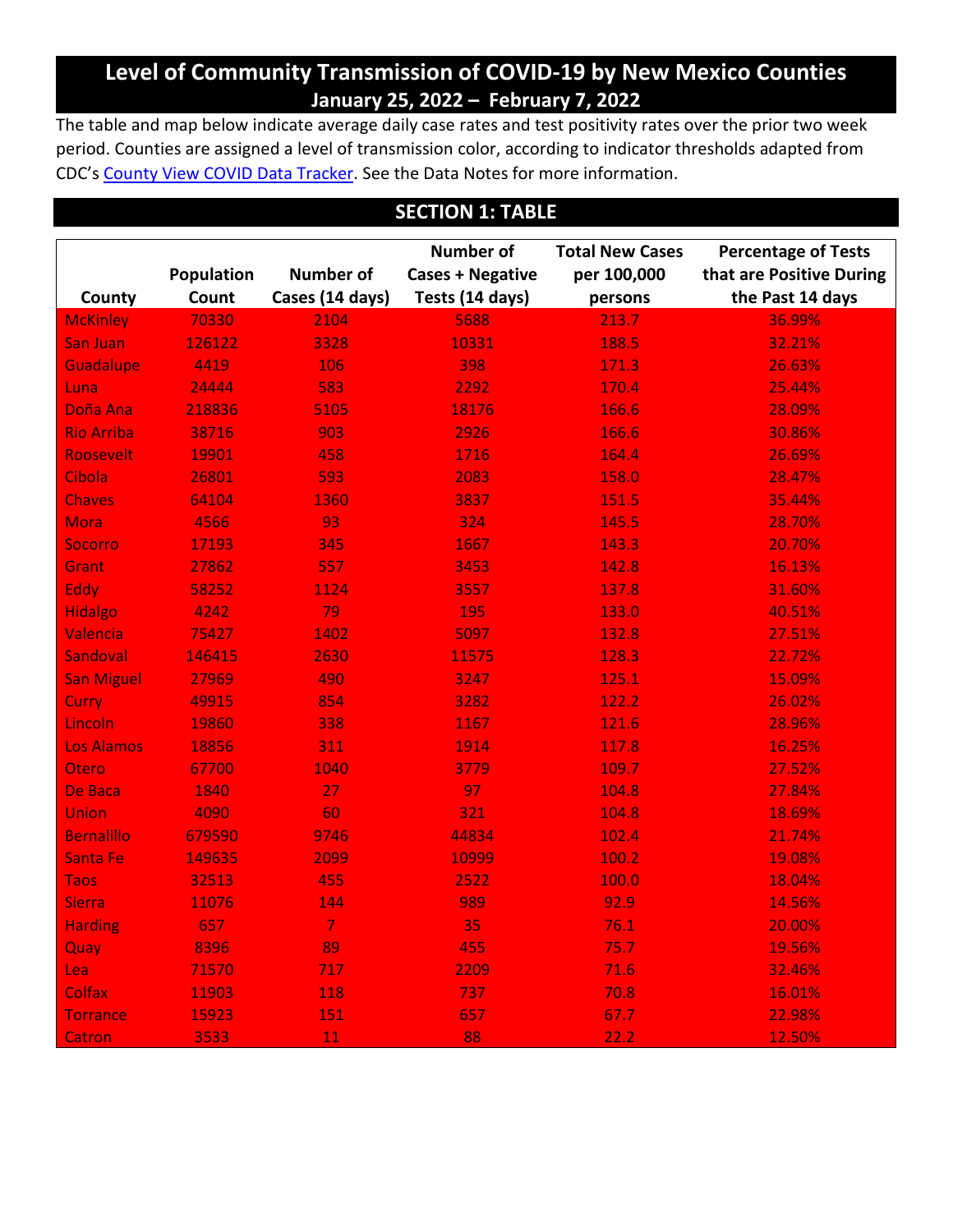# **SECTION 2: MAP**

#### **Levels of Community Transmission – New Mexico Counties**

**January 25, 2022 – February 7, 2022**